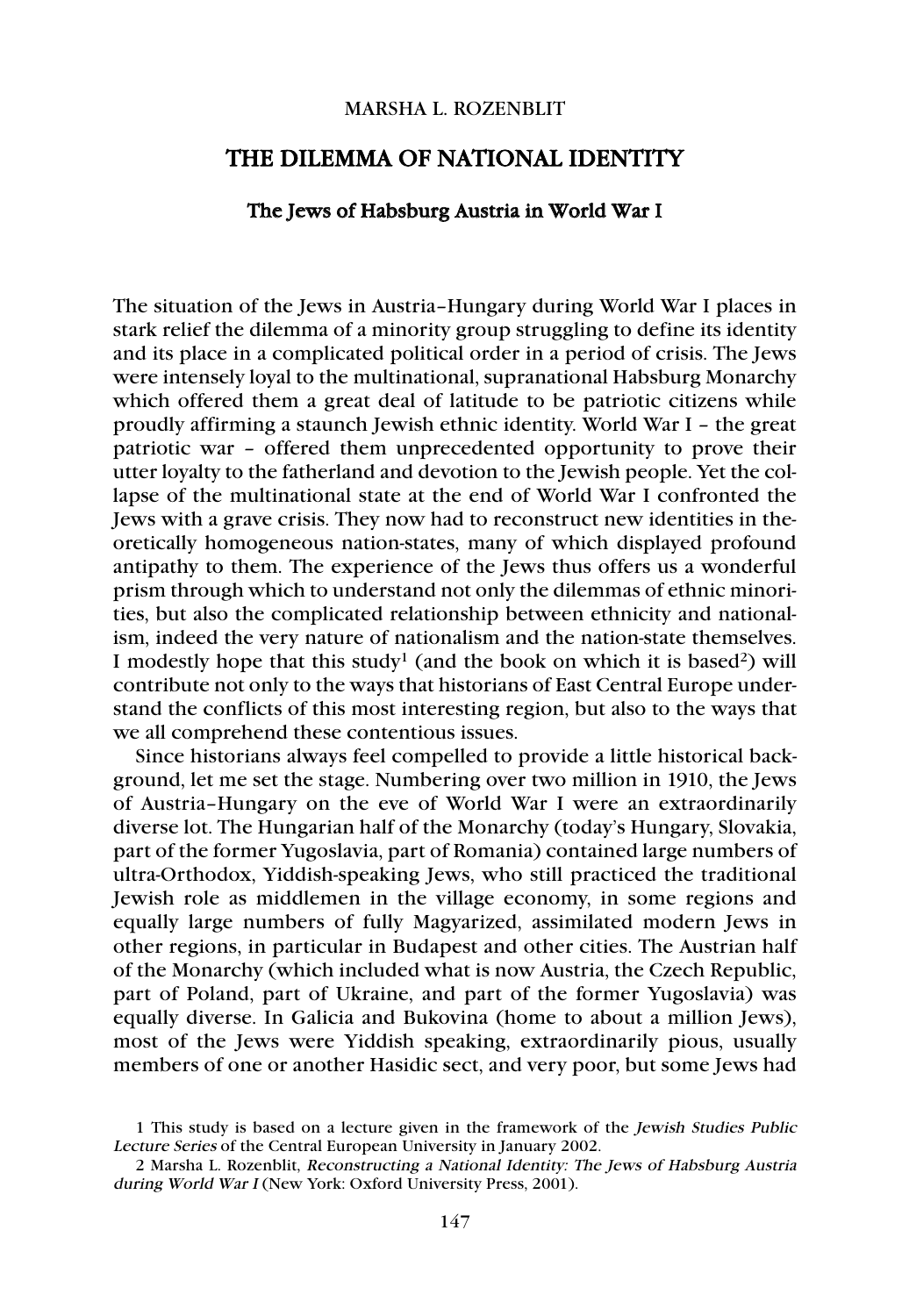adopted Polish or German culture and effected a modern lifestyle. The rest of the Jews of "Austria" – essentially the Jews of Bohemia and Moravia (today's Czech Republic), and the capital Vienna – had all modernized. In the course of the nineteenth century the Jews of Bohemia and Moravia (altogether approximately 130,000 in 1910) had adopted German language and culture and modern economic roles. The Jews who migrated to Vienna from Bohemia, Moravia, Hungary, and Galicia in the second half of the nineteenth century also adopted German language and culture and experienced economic transformation in the city, abandoning petty trade for positions as entrepreneurs in commerce or industry, as business employees, or as professionals, and adopting the life-style of the urban bourgeoisie. Like modern Jews everywhere, they tended to comply far less strictly with the rules and regulations of traditional Judaism.3

These Jews lived in an unusual country. The Habsburg Monarchy was a multinational, supranational dynastic state in which patriotism was defined as loyalty to the Habsburg emperor and his house. The Habsburgs never crafted an overarching national identity to unite their diverse realm, but, in the course of the nineteenth century, many of the peoples of the Monarchy came under the influence of nationalism. They sought to construct national identities for themselves and demand national rights. In 1867 the authorities assuaged Hungarian nationalism by granting Hungary quasi-sovereignty. Except for foreign policy, foreign trade, and foreign military ventures, Hungary was effectively an independent country, united to Austria only in the person of the emperor, whom the Hungarians called "king." Hungary fancied itself a nation-state, and its Jews adopted a Hungarian national identity. In the rest of the Monarchy, which had the profoundly non-national name, "the lands and provinces represented in the imperial parliament in Vienna," but which everyone called "Austria," (and which is our subject today) rising national groups had to content themselves with demands for greater autonomy. The Habsburg authorities acknowledged that eleven different national groups resided in their domains: Germans, Hungarians, Czechs, Poles, Ukrainians, Romanians, Slovaks, Slovenes, Croats, Serbs, and Italians. In the decades before the First World War the conflicts between these national groups dominated and stymied normal political life in Austria.4

The nationalism that became such a potent force in Austria–Hungary was the type that social scientists have labeled "ethnic nationalism." Those people who constructed a national identity as Czechs or Poles or Hungarians

<sup>3</sup> For an overview see William O. McCagg, Jr., A History of Habsburg Jews, 1670–1918 (Bloomington: University of Indiana Press, 1989; Rozenblit, Reconstructing a National Identity, pp. 14–38.

<sup>4</sup> For a comprehensive history of the Habsburg Monarchy see C.A. Macartney, The Habsburg Monarchy 1790–1918 (New York: Macmillan, 1968); Alan Sked, The Decline and Fall of the Habsburg Empire 1815–1918 (New York: Longman, 1989), and the multivolume Die Habsburgermonarchie 1848–1918, edited by Adam Wandruszka and Peter Urbanitsch, and published by the Österreichische Akademie der Wissenschaften.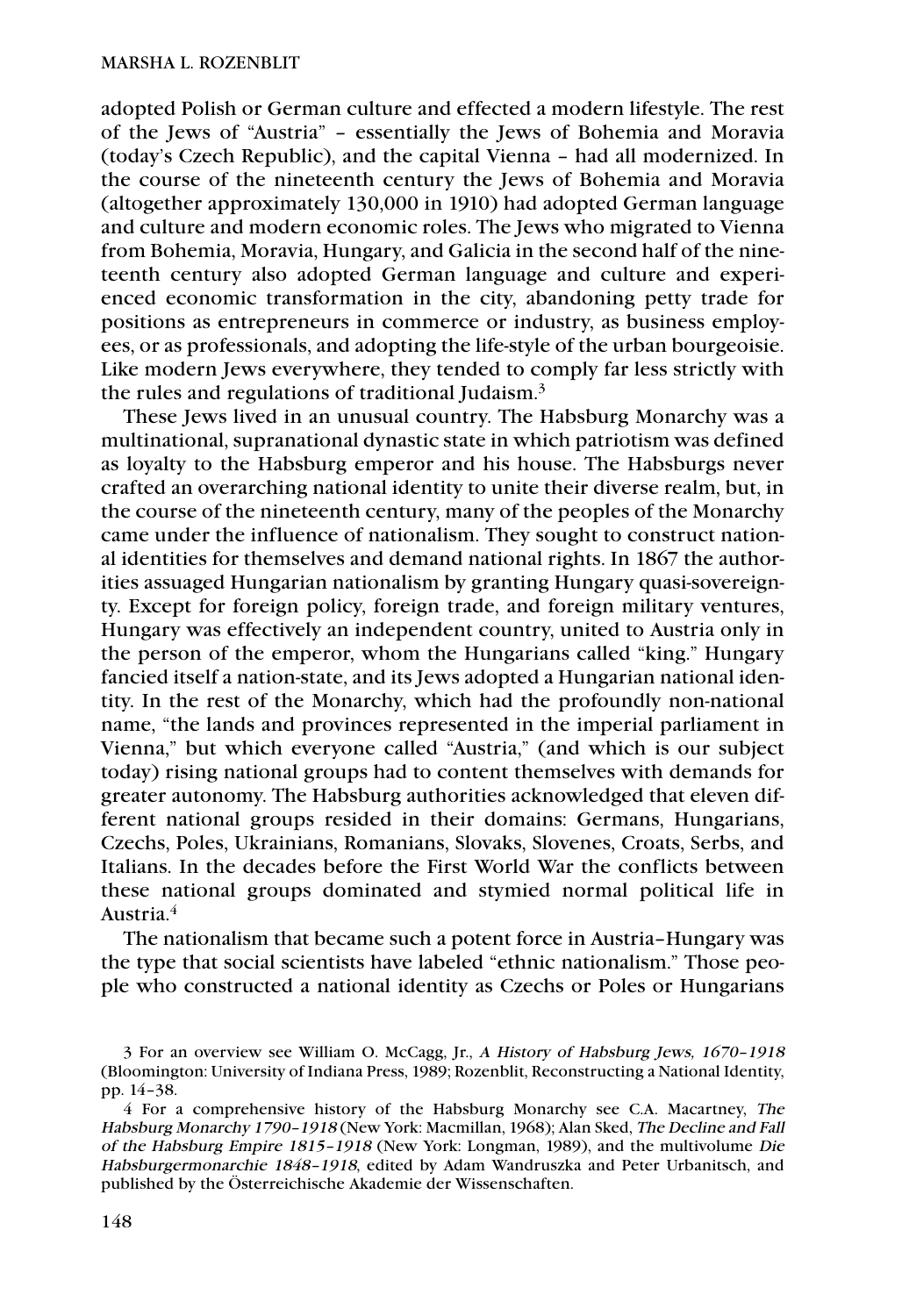did so based on the conviction, widespread in Central and Eastern Europe, that "the nation" was, in the words of Rogers Brubaker, "an ethno-cultural community of descent." They believed that the nation, whose members not only shared a language and culture, but were biologically related to each other, should ultimately have political control over its own destiny. <sup>5</sup> The logical extension of their goals was sovereignty, to make the ethnic nation and the political nation congruent, but in practice they remained loyal to the Habsburg regime until the end of World War I. For its part, that regime never created, or even understood the need to create, what we call a "civic nation," a nation based on the participation of citizens in the political process. Habsburg Austria had a liberal, constitutional government, but it never crafted any overarching Austrian national identity to unite its citizens. The emperor, his bureaucracy, and his army considered themselves Austrian, but such Austrianism was simply old-fashioned dynastic loyalty not modern civic nationalism.6 To the extent that they thought about the issue at all, most inhabitants of the state defined themselves as members of their newly constructed nations, not as Austrians. Except the Jews...

The Jews of Austria liked the fact that they lived in a supranational state that did not impose on them any particular ethnic national identity. They could imagine Austria as a political nation, and to that political nation they offered their firm and unshakable loyalty. They adored the Emperor, Franz Joseph, who seemed to rule forever (1848–1916) and pretended that it was he, not the German liberals, who had granted them emancipation in 1867, but they were not conservative dynastic loyalists. They were loyal to the old emperor as representative of the state which not only protected them from the antisemitism rampant in most of the national movements but accorded them far more latitude that nation states like France or Germany or assert a Jewish ethnic identity. The Jews therefore did regard themselves as Austrians.

In the second half of the nineteenth century the Jews of Habsburg Austria developed what I call a "tripartite identity." They espoused a fervent Austrian state patriotism, and adopted the languages and cultures of one or another of the peoples of Austria if they modernized. But, they continued to regard themselves as members of the Jewish people. Hence, modernized Austrian Jews (my subject) were Austrian politically; German, Czech, or Polish culturally; and Jewish in an ethnic sense. They were far freer than Jews in France or Germany to affirm Jewish ethnic identity. Jews in those nation states had to join the national community and behave as if

<sup>5</sup> Rogers Brubaker, Citizenship and Nationhood in France and Germany (Cambridge, MA: Harvard University Press, 1992). See also Anthony D. Smith, The Ethnic Origins of Nations (Oxford: Basil Blackwell, 1986); idem, Nationalism and Modernism (London: Routledge 1998); E.J. Hobsbawm, Nations and Nationalism since 1780 (Cambridge: Cambridge University Press, 1992).

<sup>6</sup> For a wonderful study of supranational Austrianism, see István Deák, Beyond Nationalism: A Social and Political History of the Habsburg Officer Corps, 1848–1918 (New York: Oxford University Press, 1990).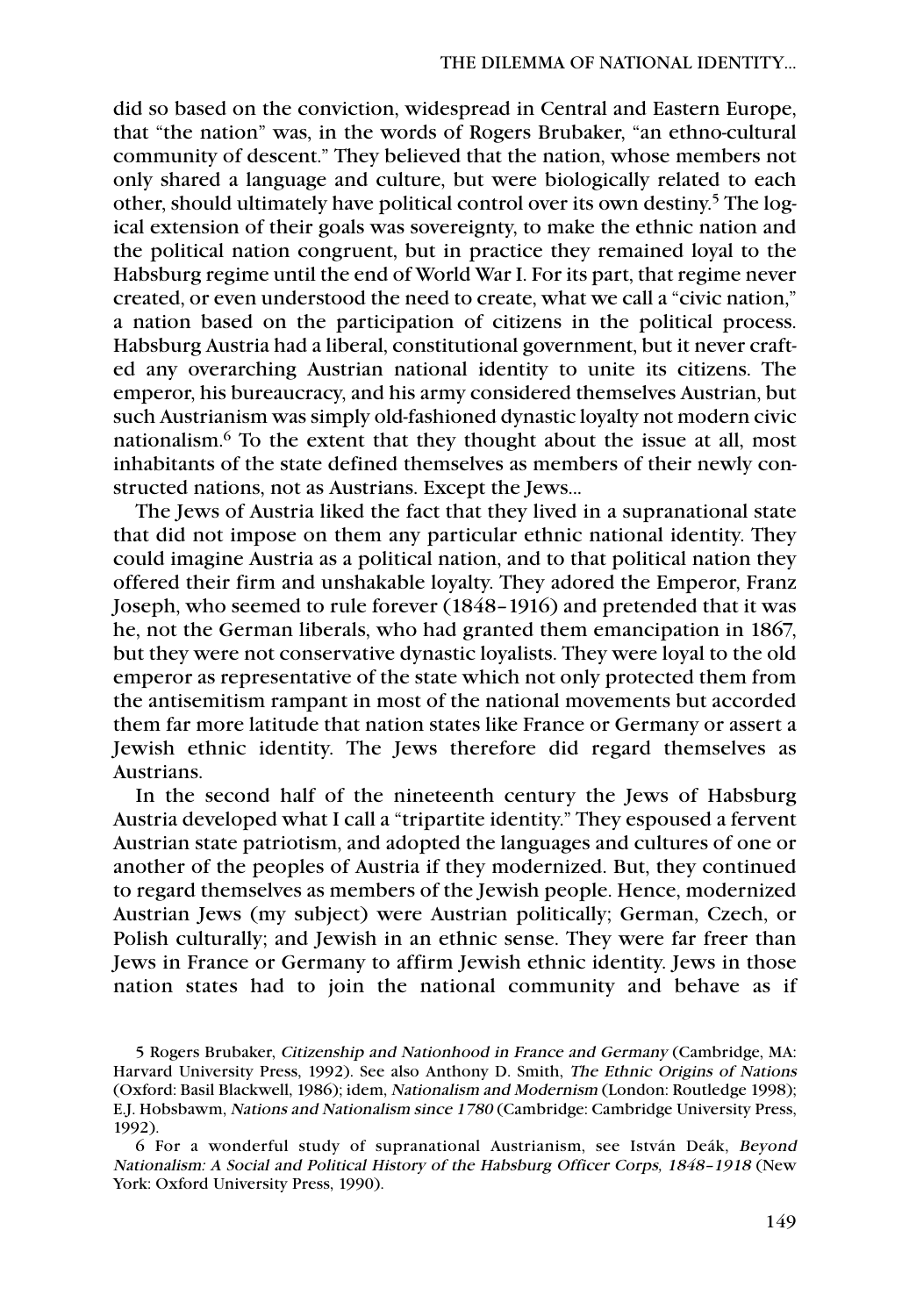Jewishness was merely a matter of religious faith. But in Habsburg Austria, Jews could adopt the culture of one of the peoples in whose midst they lived without joining the "nation" those peoples were in the process of constructing. When Jews adopted German culture in Austria, for example, they did not consider themselves Germans in the same way as most Germans understood that term. That is, Jews who spoke German, loved German literature, and assumed the superiority of German culture regarded themselves as culturally German, as members of the German Kulturnation, but not as members of the German Volk, the German people. Such a cultural definition of Germanness, therefore, left room for them to identify ethnically as Jews. Despite the fact that the authorities only recognized the Jews as members of a religious confession, Jews in Austria could affirm their ethnic identity more easily than the Jews of France or Germany, both true nation-states which eschewed ethnic diversity. Naturally different kinds of Jews had different views of the meaning of their ethnic identity, and some Jews did try to assimilate utterly into the German or Czech nation, but most Jews felt comfortable with a state that allowed them so much freedom to construct their identities as they chose.

World War I provided the Jews of Austria with the perfect opportunity to express both their profound Austrian loyalty and their very real sense of Jewish solidarity. Jews all over Europe shared in the outpouring of patriotic enthusiasm in August 1914, eager to prove their loyalty to the nation and mute antisemitic charges about Jewish cowardice. The Jews of Austria embraced the war with great passion and conviction because for them the war was simultaneously a war to defend the fatherland and a Jewish holy war to liberate the oppressed Jews of Eastern Europe. After all, for the first two years of the war, Austria's main enemy was Russia, the evil empire which oppressed Jews, and which, at the beginning of the war had invaded the Austrian provinces of Galicia and Bukovina, causing hundreds of thousands of Jews to flee in mortal terror of the advancing Russian armies. Fighting for Austria thus meant defeating the Russians and rescuing the Jews of Austrian Galicia, and of Russia itself, from czarist tyranny. For the Jews the war was a Rachekrieg für Kishinev, a war of revenge for the pogroms which had terrorized East European Jewry. Since defeating Russia was simultaneously an Austrian and a Jewish war aim, Jews experienced no dissonance between their Austrian and Jewish loyalties. Indeed, the war enhanced their conviction that Jews prospered most in multinational Habsburg Austria.

Jewish spokesmen endlessly articulated this war ideology, often in quite overheated language. In August 1914, Moritz Frühling set the tone. In an article in the Viennese liberal Jewish newspaper, the Österreichische Wochenschrift, he declared that Austrian Jews needed to throw the "hereditary enemy" of the Monarchy and of "human morality" back to the steppes of Central Asia where it belonged so that European freedom could be guaranteed by Austria–Hungary and Germany. Jewish soldiers had a special reason for fighting the "northern barbarian." Invoking the biblical injunction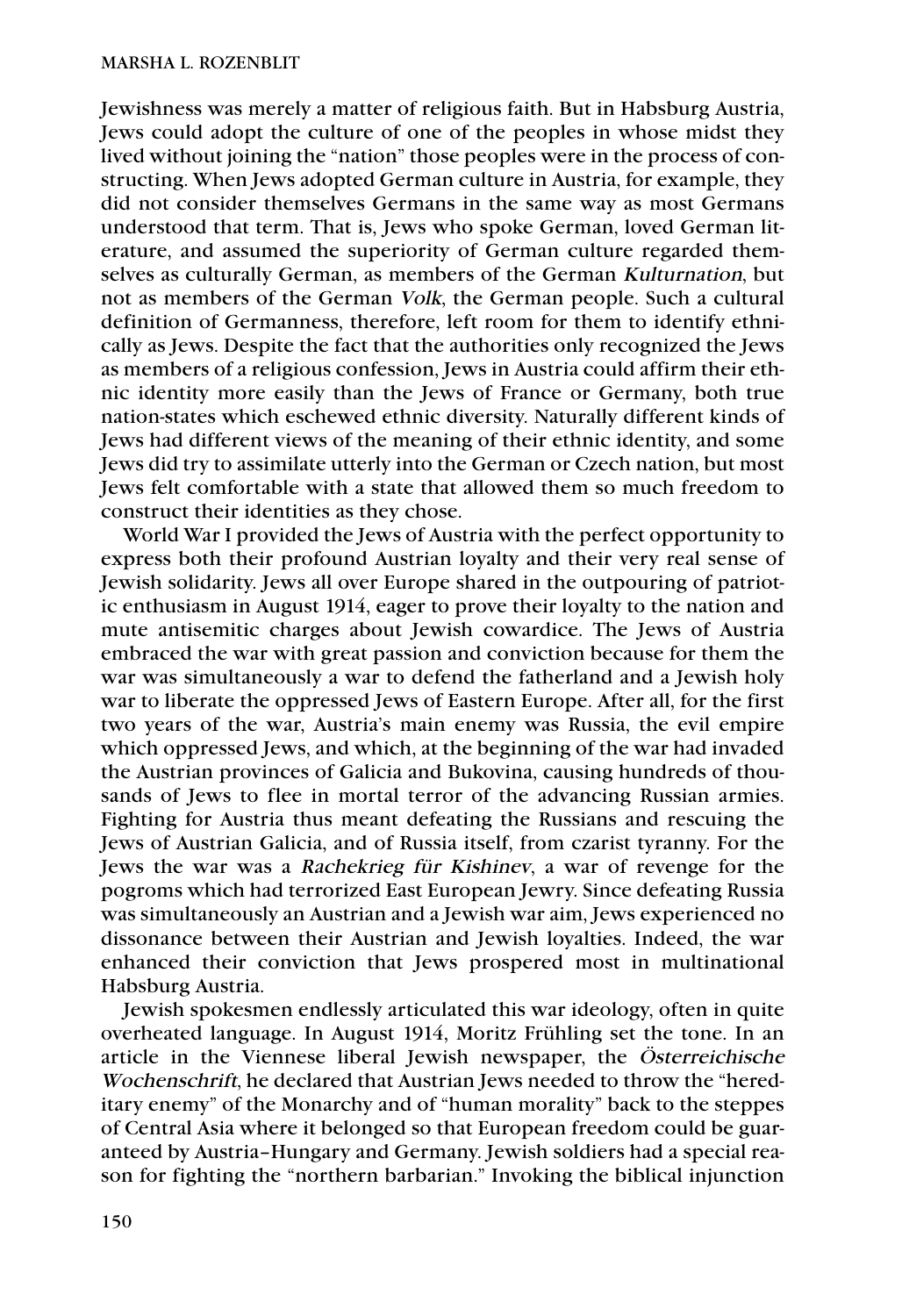to remember Amalek, the traditional enemy of the Jews, Frühling asserted that Jewish soldiers "must take revenge for all the atrocities committed against our brothers, must make expiation for our raped and murdered sisters."7 The same mood was invoked in a letter from a Jewish soldier, printed in the Jewish press: "Oh may we be able to take revenge for the mutilated bodies of Kishinev, for the most shameful atrocities of Zhitomir, the eyes put out in Bialystok, for the defiled Torah scrolls, for the pogroms, and for the innumerable murdered innocent children."8 The Jewish press contrasted an evil, barbaric Russia, a Russia with the blood of Jews on its hands, with civilized Austria, and saw the war as a Manichean struggle of the forces of light against the forces of darkness. Surely Austria would win this struggle because culture and decency had to triumph over barbarism, and God would help Austria and Germany save humanity from the despotic, hypocritical Cossacks, those "heroes of the pogroms." The Jews, for their part, had to remember the "screams of pain" of Russian Jewry, which "compel us to participate in the annihilation of this enemy."9

But it was not only Russian Jews whom they had to avenge. The Russian invasion and occupation of Galicia meant that Jews not only had to defend the fatherland from attack, but also rescue fellow Austrian Jews from the clutches of an enemy bent on persecuting them as Austrians and as Jews. The Jewish press was filled with gruesome reports of Russian atrocities against the Jews of Galicia, many of them exaggerated, depicting Russian policy as "a war of annihilation against all that is Jewish." The war, then, was not only revenge for Kishinev, but also for the liberation of Galician and Bukovinian Jewry, simultaneously on behalf of the Monarchy and Austrian Jewry. <sup>10</sup> Moreover, the fact that Jewish soldiers from Galicia and Bukovina were fighting to rescue their parents, siblings, wives, and children from the Russians, surely galvanized them to fight. Indeed, the Jewish press singled out for praise Galician Jewish soldiers, who fought to avenge loved ones persecuted by the Russians. In May 1915 one writer lauded Galician Jewish soldiers who "with insane fury ... attack, and their hatred of the Russian murderers, who have treated their families so brutally, is the best stimulus [for their valor]."<sup>11</sup>

On a more realistic note, we have wonderful evidence of how ordinary Jewish soldiers regarded the war with Russia in the pages of an unpub-

10 See, for example, Österreichische Wochenschrift, 4 September 1914, pp. 609–10; 18 December 1914, p. 891; 1 January 1915, pp. 2–3; 12 March 1915, pp. 200–201; Jüdische Zeitung, 11 December 1914, p. 1; Selbstwehr, 29 January 1915, pp. 1–2; 12 February 1915, p. 1; 19 March 1915, p. 1; Jüdische Volksstimme, 29 March 1915, pp. 3–4.

11 Österreichische Wochenschrift, 7 May 1915, p. 353. See also Jüdische Zeitung, 20 August 1915, p. 3.

<sup>7</sup> Österreichische Wochenschrift, 7 August 1914, pp. 547–8.

<sup>8</sup> Österreichische Wochenschrift, 28 August 1914, p. 596.

<sup>9</sup> See, for example, Österreichische Wochenschrift, 14 August 1914, pp. 562–3; 21 August 1914, pp. 577–9; 28 August 1914, pp. 593–5; 4 September 1914, pp. 610–11; 18 September 1914, pp. 640–3; 8 October 1914, pp. 681–3; 16 October 1914, pp. 697–9.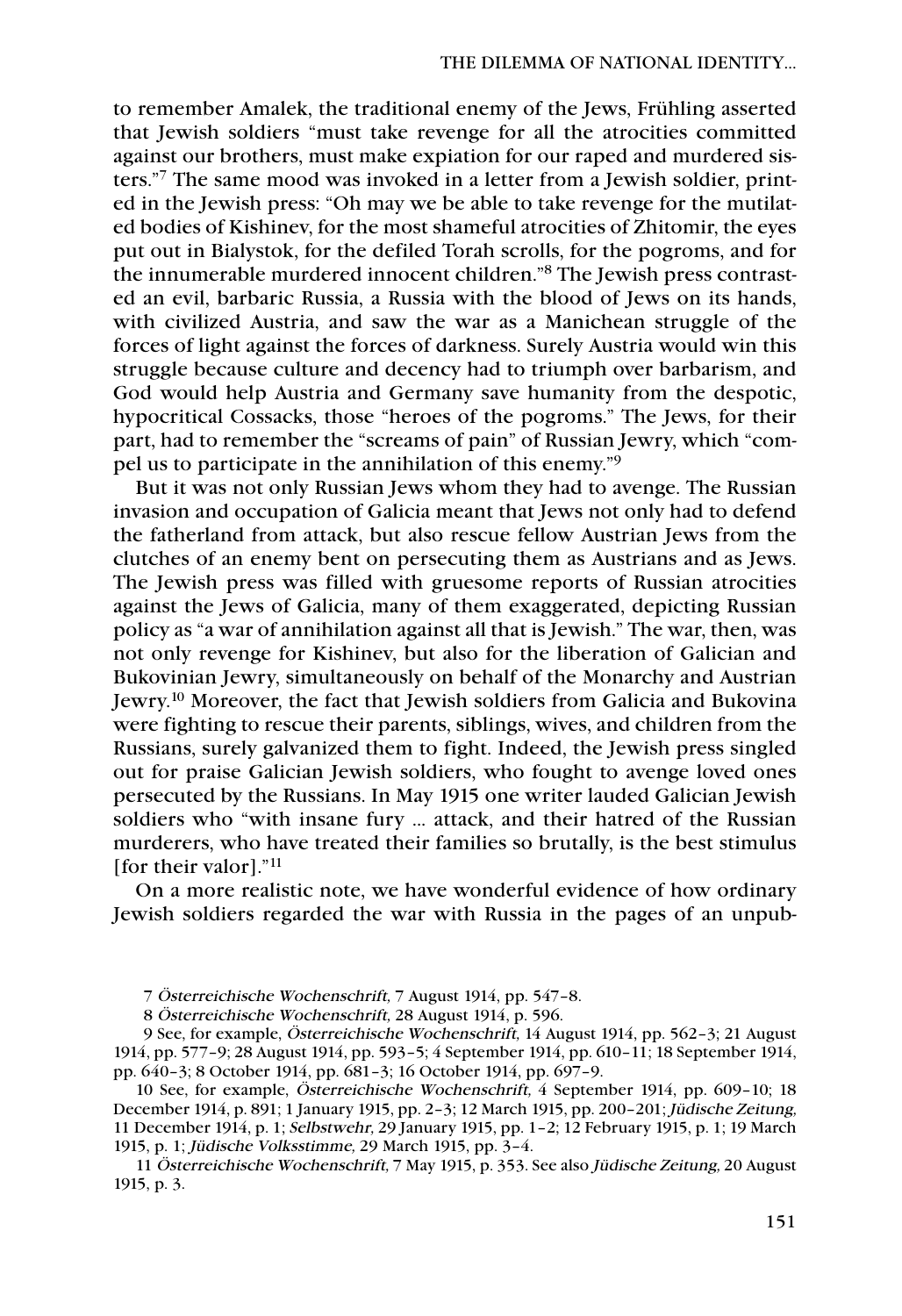lished diary by a young Jewish medic, artillery sergeant Teofil Reiss from Vienna. Not particularly well-educated, but wonderfully full of himself, Reiss ironically commented that people at home who think all soldiers are enthusiastic fighters have never been at the front, yet he was obviously proud of his military service, his work with the wounded, and especially the medals for bravery that he received. He delighted in the fact that Austrian soldiers were "hunting [the Russians] like dogs" in Russian Poland in 1915. Whenever he spent time behind the lines because of illness or wounds, he was very eager to get back to the front. Reiss' pride, his desire to serve at the front, and his pleasure in Russian defeat all reveal that he viewed the war with Russia as something meaningful to him personally. He does not wax eloquent, like the propagandists, about a just war between the forces of light and the forces of darkness, because he knew the filth and suffering of war.<sup>12</sup> Similarly, Bernhard Bardach, a career army doctor born in Lemberg, noted in his war diary on April 5, 1915 that "our joyful mood was indescribable" when the Austrians started winning in Galicia. Throughout May and June he recorded his own glee and the "colossal, general jubilation" over the Russian retreat.13

Such jubilation was widespread. Austrian Jews exulted over German and Austrian military successes in Galicia in the spring and summer of 1915, which led to the reconquest of the province and the occupation of Russian Poland and the Baltic region. Moritz Güdemann, the elderly chief rabbi of Vienna, noted in his diary: "Oh great, obstinate, impenitent Russia of terror and pogroms, how dearly you and your czars must still pay for the persecution of the Jews."14 When the Central Powers checked the Brusilov Offensive in the summer of 1916, it was clear that they had won the war in the East, and Jews rejoiced accordingly, confident that such a victory was a victory for European culture, the multinational Habsburg Monarchy, and Jewish freedom all at the same time.15

Jewish participation in the war effort, both in the field and on the home front, bolstered and fortified the Austrian and Jewish loyalties of Jews. Good Austrian citizens, Jews contributed a great deal to the war effort, buying war bonds and donating lots of time and money to various charities established to help soldiers, their widows and orphans. Despite their genuine concern for the war effort in general, however, the bulk of Jewish war time charitable work focused on fellow Jews, on the religious needs of Jewish soldiers in the army, and especially on the overwhelming needs of hundreds of thousands of Jewish refugees from Galicia and Bukovina who

<sup>12 &</sup>quot;Kriegstagebuch" of Sargent Teofil Reiss, Kriegsarchiv (Austria), B/1576.

<sup>13</sup> Bernhard Bardach, "Aus meinem Tagebuch," Bernhard Bardach Collection, Leo Baeck Institute (New York), AR 6632, entry for April 5, 1915, II, p. 77; May 2, 1915, II, p. 83; May 5, 6, 7, 8, 16, 28, 30, 1915; June 3, 4, 1915, II, pp. 83–4, 88, 93–4.

<sup>14</sup> Moritz Güdemann, "Aus meinem Leben," unpublished memoir/diary, Leo Baeck Institute (New York), diary entries for 27 June and 4 August 1915, pp. 230–32.

<sup>15</sup> See for example, Jüdische Korrespondent, 6 July 1916, p. 1; 21 July 1916, p. 1; September (n.d.) 1916, p. 1; 21 December 1916, p. 1.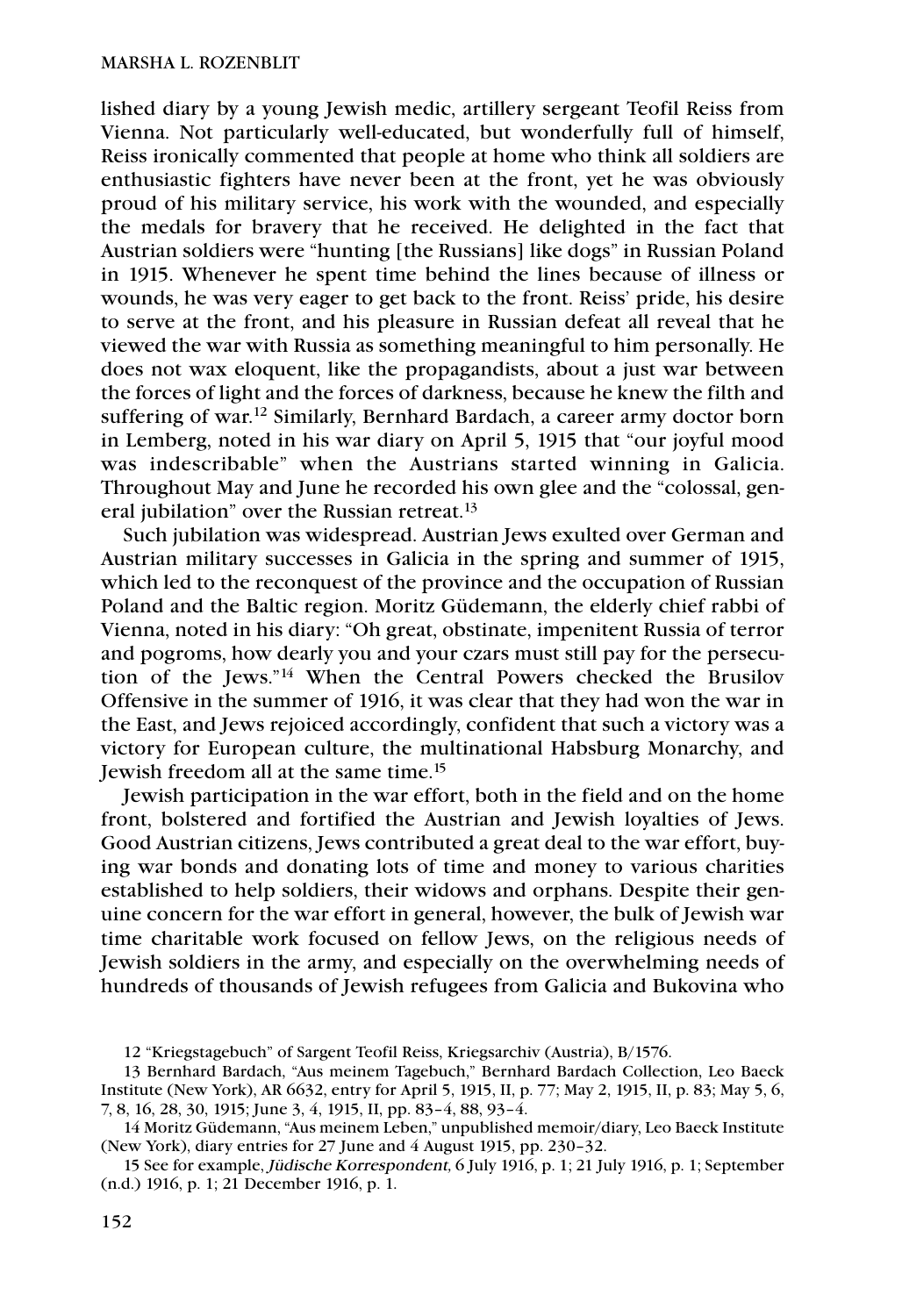flooded into Bohemia, Moravia, and Vienna. Indeed, helping the refugees became the most important war work done by Austrian Jews, in particular by Austrian Jewish women. When they helped the refugees – which they sometimes did with some degree of condescension and cultural superiority – Austrian Jews understood that they were simultaneously contributing to the Austrian war effort and helping fellow Jews in distress. After all, the refugees were citizens of Austria, victims of Austria's war with Russia who suffered, at least in part, because of their Austrian loyalties. At the same time, the refugees were Jews, and helping them both reflected and encouraged Jewish solidarity. Jews in Bohemia, Moravia, and Vienna recognized that the antisemitic, anti-refugee sentiment, which grew enormously during the difficult last two years of the war, endangered the situation of all Jews, and they strove valiantly, albeit without much success, to combat it. They also understood that only the multinational state could protect them from the ravages of this antisemitism.16

The Jews who fought for the Monarchy – and they numbered over 300,000 during the course of the war – obviously thought they did so as loyal Habsburg subjects, devoted to Kaiser and Reich. That so many Jews earned medals for their war time heroism, that so many Jews fell in battle, gave all Jews a sense of pride in Jewish participation in the war effort, even if it did not dispel antisemitic myths about Jewish cowardice. Moreover, the reality of ultra-orthodox Galician and Hungarian Jewish soldiers valiantly marching off to battle provided a visual image of the utter loyalty of Habsburg Jews, including the least assimilated among them, to the Monarchy. At the same time, the refusal of Habsburg army authorities to abide official antisemitism in the service made all Jews appreciate the multinational state. In Germany, where Jews had hoped that their war time service would lead to their full acceptance in the German nation, the army succumbed to antisemitic pressure to take a military census which deeply humiliated the Jews and made them feel betrayed by the nation in whose name they fought. In Austria–Hungary, by contrast, not only did many Jews serve as officers in the army, but that army, which considered itself above national and confessional strife and valued loyalty to the fatherland and dynasty above all else, assumed that the Jews were a profoundly loyal element and saw no reason to bow to antisemitic demands for a similar census.17 Jews obviously felt that the army, and the multinational state, deserved their unreserved support and affection, and they fervently hoped for its continuity.

During the last two years of the war, Austrian Jews devoutly wished for the continuity of the multinational empire because they believed that only

<sup>16</sup> For a fuller discussion, see Rozenblit, Reconstructing a National Identity, ch. 3.

<sup>17</sup> See letters of Minister of War Krobotin and Army Chief of Staff Conrad in Kriegsarchiv, KM Präs. 1916, 34–17/3. On the German army census see Werner Angress, "The German Army's 'Judenzählung' of 1916. Genesis–Consequences–Significance," Leo Baeck Institute Yearbook 23 (1978), pp. 117–37.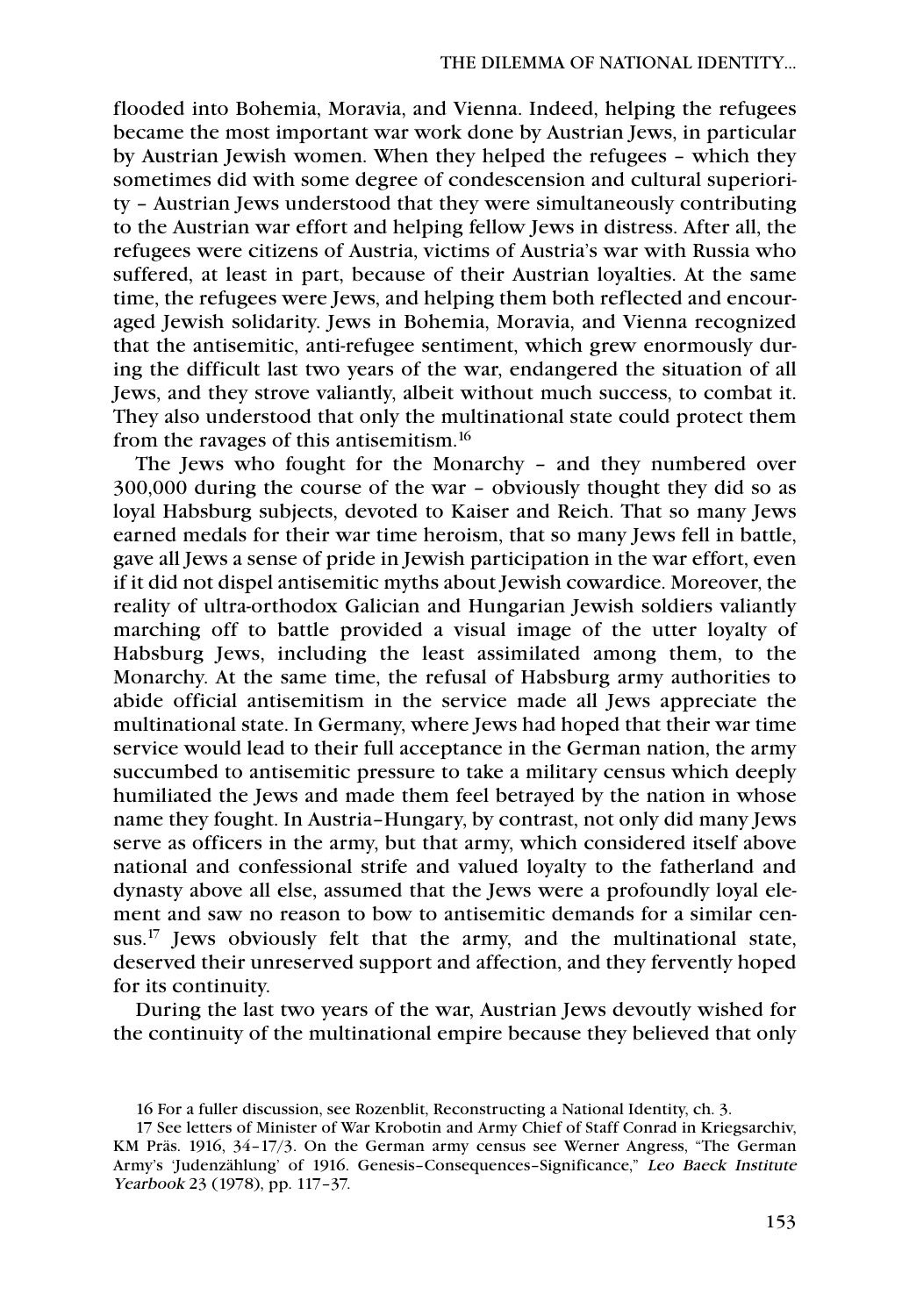it protected them from the antisemitism rampant in the national movements, only it guaranteed their status as citizens, and only it would allow them the luxury of the tripartite identity they held so dear. Only in multinational Austria could they assert a staunch Austrian political identity, a loving affiliation with German or Czech or Polish culture, and a clearly articulated Jewish ethnic identity. The nation states which might replace Habsburg Austria if the nationalist movements proved successful would not prove so generous. They would demand that Jews belong to the dominant nations of those new states even as they denied the ability of the Jews ever to become full-fledged members of those national communities. Jews worried about the success of the national movements especially after the Entente (the United States, France, and England) began to encourage "the national self-determination of all peoples" in 1918 under the influence of the American president Woodrow Wilson's Fourteen Points. Although the disintegration of the Habsburg Monarchy was not one of Wilson's points, and the Entente did not actively encourage nationalist politicians to work for political independence until victory was clear in the summer of 1918, many people understood that a thorough political reconfiguration would take place. The Jews loudly and regularly declared their devotion to the united Monarchy down to – and beyond – the bitter end. Not only were the Jews now the only Austrians in Austria, they were also the last Austrians in Austria.

The issue of the status of Galicia can serve as an excellent example of Jewish fears. Although Jews in theory supported the national aspirations of the Poles, in fact, Austrian Jews wanted Galicia to remain in Austria no matter what plans might be afoot to recreate an independent Poland. Frankly Austrian Jews of all political and religious persuasions worried that the Poles would persecute the Jews in Galicia if the Austrian authorities were not there to prevent such persecution.18 The Zionists for example admitted that they were "not joyful" over the degree of autonomy granted the Poles in administering Galicia. They remembered the "unfriendly relations" between Poles and Jews and insisted that only the Austrian authorities could protect all three national groups in Galicia: Poles, Ukrainians, and Jews.19 Antisemitic incidents in Galicia – including pogroms in the spring of 1918 – convinced the Jews that only the Austrians could protect the Jews from the Poles.20 Indeed, when an independent Poland, which included Galicia, came into existence in November 1918, Jews worried about the physical safety of the Jews there. They had every reason to fear, as, in the words of Joachim Schoenfeld, Poland was born "accompanied by rivers of

<sup>18</sup> Jüdische Zeitung, 23 July 1915, p. 1; 6 August 1915, p. 2; Selbstwehr 30 July 1915, p. 7; 6 August 1915, p. 2; 20 August 1915, p. 3; Österreichische Wochenschrift, 25 June 1915, p. 469; 30 July 1915, p. 575; 27 August 1915, p. 650.

<sup>19</sup> Jüdische Zeitung, 16 November 1916, pp. 1–2; 1 December 1916, p. 1.

<sup>20</sup> Österreichische Wochenschrift, 26 April 1918, p. 249; 24 May 1918, pp. 309–10; Jüdische Zeitung, 26 April 1918, p. 1; 24 May 1918, p. 2; Selbstwehr, 3 May 1918, p. 1.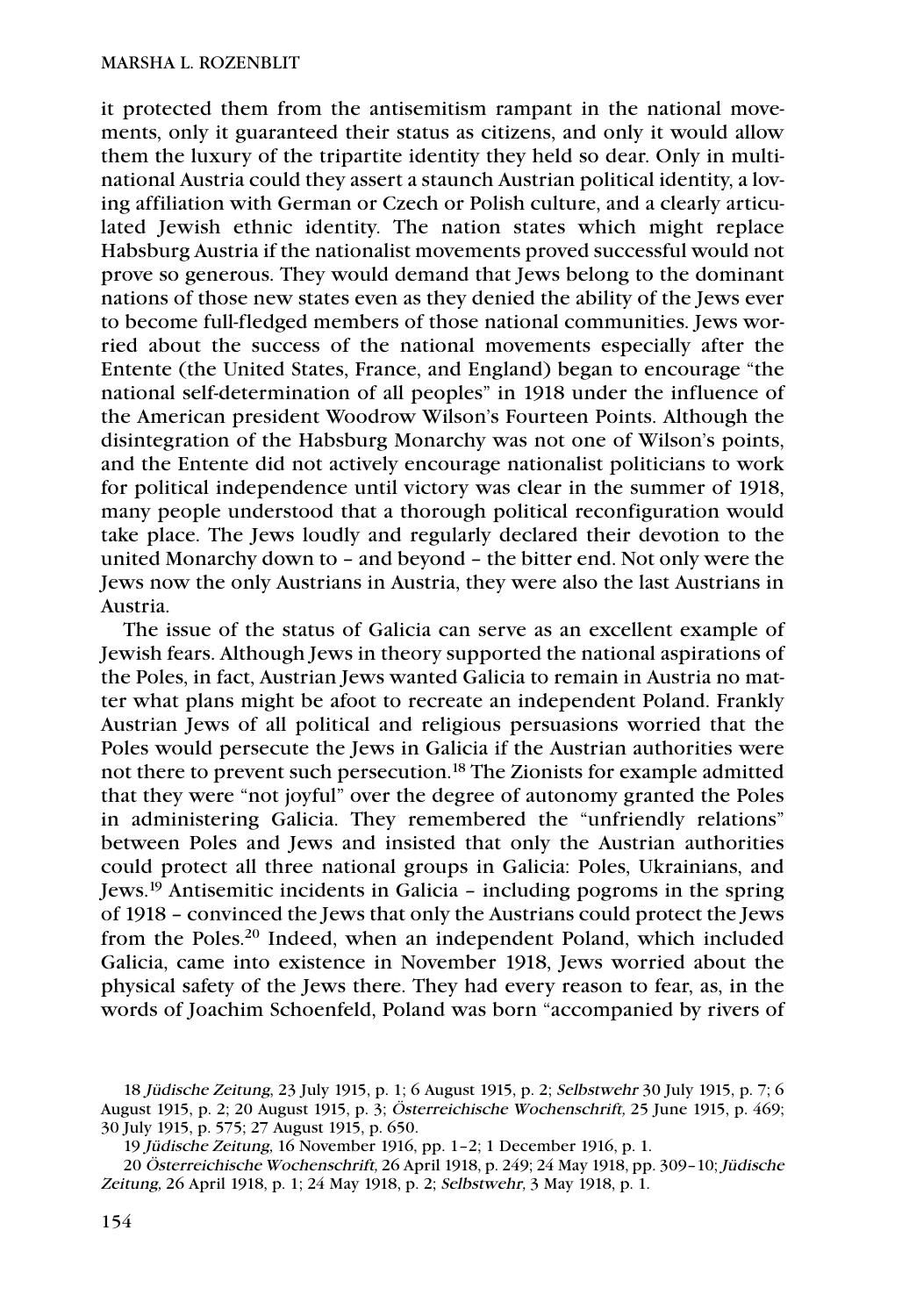Jewish blood."21 As part of the conflict between the Poles and Ukrainians for control of eastern Galicia, large scale pogroms erupted in Lemberg and elsewhere in late 1918/1919 which led to thousands of dead. The bloodshed only served to remind the Jews of the calamity of the disintegration of the Habsburg Monarchy and the dangers for the Jews of nation states, or at least the kind of nation-states that came into existence in East Central Europe.

In the waning days of World War I, Jews recognized that their strong support for the continuity of the multinational state had isolated them significantly. As the Poles, Czechs, South Slavs and others became excited about the possibilities of national independence, the Jews persisted in their unconditional loyalty to Habsburg Austria. By the summer of 1918 one writer in the Österreichische Wochenschrift noted that the Jews were "the only Austrians loyal to the state left in the Monarchy."22 Zionists insisted even more forcefully on the need for Austrian continuity and on undying Jewish loyalty to the multinational state. Zionist parliamentary deputy from Bukovina Benno Straucher asserted in mid-1917 that the Jews were "a stateupholding element …whose patriotism is not broken by any provincialism… We Austrian Jews declare ourselves unconditionally and without any reservations for Austria."23 Similarly, Viennese Zionist Robert Stricker argued, with some hyperbole, in a speech in Prague in November 1917 that "We nationally-conscious Jews want a strong Austria. Only it can provide a home to its nations. We believe that an Austria must exist. If there were no Austria, it would be a misfortune for the entire world."24 Throughout 1918 Austrian Zionists insisted that "the idea of the Austrian state is an indubitable necessity."25 In Bohemia and Moravia, where the Czechs increasingly sought national independence, the Jews expressed their loyalty to Austria state, even as they kept their options open by not criticizing the Czech national movement.26

When World War I ended and the Habsburg Monarchy collapsed, Erna Segal, a young Viennese Jewish woman born in Galicia, was "deeply shocked." As she remembered, "We were raised with deep reverence for the imperial family, we loved Austria and its rulers and now with one blow everything had come to an end. What now? I asked myself." Although her father hoped that the end of the bloodletting might be a blessing for humanity, he feared that disaster would result from the "dismemberment" of Austria.27 Similarly, Minna Lachs, a schoolgirl in Vienna, whose family

26 Selbstwehr, 13 July 1917, p. 1; 31 August 1917, pp. 1–2; 20 September 1918, p. 1.

27 Erna Segal, "You Shall Never Forget" (text in German), unpublished memoir, Leo Baeck Institute, New York, p. 26.

<sup>21</sup> Joachim Schoenfeld, Jewish Life in Galicia under the Austro–Hungarian Empire and in the Reborn Poland, 1898–1939 (Hoboken, NJ: Ktav, 1985), p. 201.

<sup>22</sup> Österreichische Wochenschrift, 19 July 1918, pp. 441–42.

<sup>23</sup> Jüdische Zeitung, 22 June 1917, pp. 1–2; Selbstwehr, 6 July 1917, pp. 3–4.

<sup>24</sup> Selbstwehr, 23 November 1917, p. 4.

<sup>25</sup> Jüdische Zeitung, 14 June 1918, p. 1.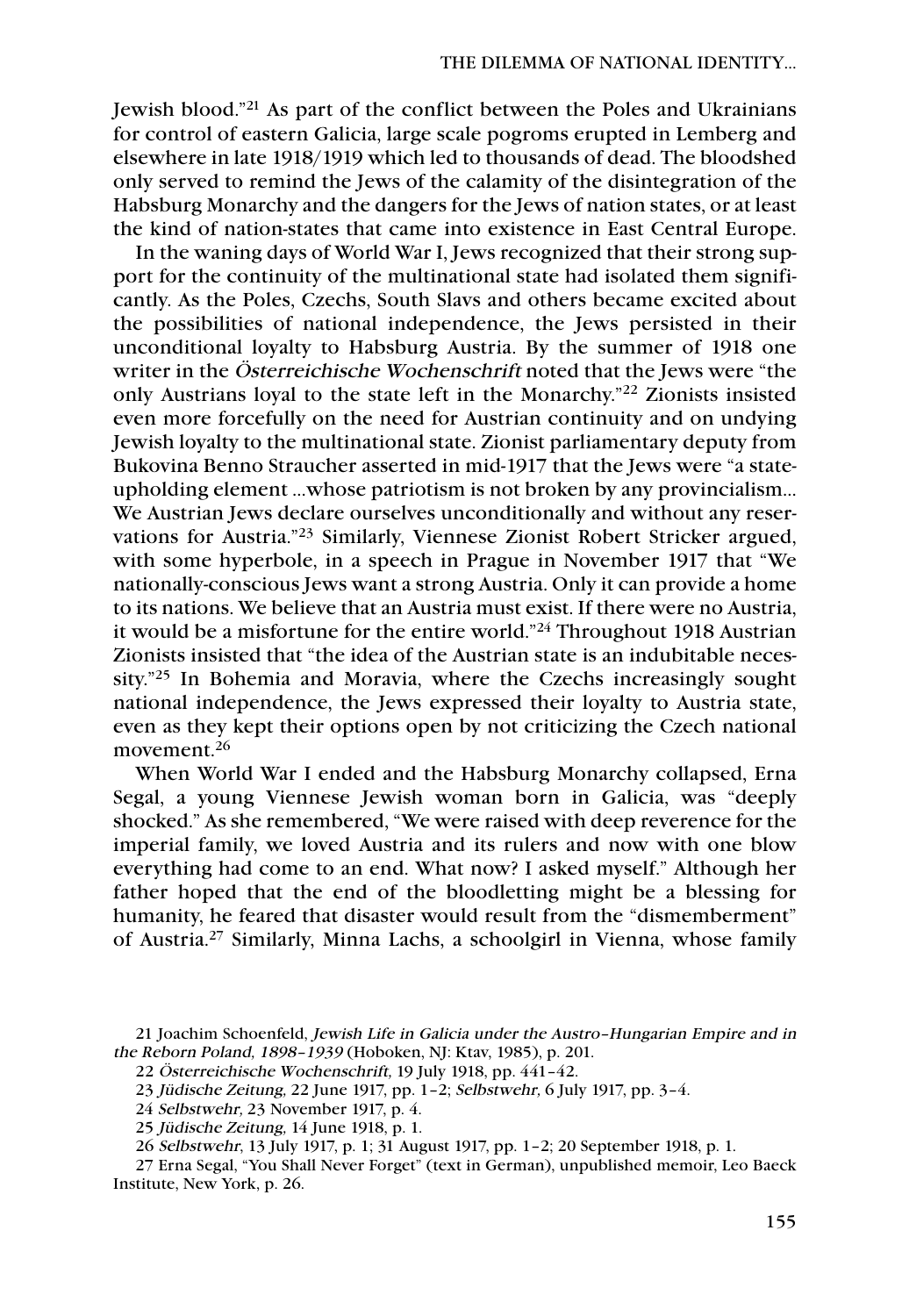had fled there from Galicia in 1914, remembered that she felt a sense of impending catastrophe in October 1918. When her father returned from the army in November, her mother, relieved to have her husband home, assumed that everything would get better, but her husband feared that everything "would first get worse."28

Both Segal and Lachs expressed the anxieties that many Austrian Jews felt with the collapse of the Habsburg Monarchy in October/November 1918. While other Austrians – Czechs, Poles, South Slavs – rejoiced in their newly declared national sovereignty and freedom from Habsburg domination, many Jews felt uncertain about the future. Fearful about the anti-Jewish violence that erupted in many of the successor states and worried about their status in those states, most Jews sincerely mourned the passing of Austria–Hungary. Jews in Vienna, both those long resident and the Galcian refugees stranded there, felt the loss of Habsburg Austria most acutely. When the German deputies in the Austrian parliament declared a German-Austrian state on October 21, Heinrich Schreiber expressed the anguish of liberal Viennese Jews, wondering "if this day would become for us Jews another, new ninth of Av," the traditional day for mourning catastrophes in Jewish history. He reiterated Jewish loyalty to Habsburg Austria, declaring:

We acknowledge openly and honesty the deep pain in our hearts about the gloomy and painful transformation and upheaval. It is with ...deep sadness...that we bid farewell to the united fatherland, and we stand shocked before the grave of old, familiar, honorable memories and feelings that a day of calamity has dashed into ruins. Our only comfort is the thought that we Jews are not guilty for it.<sup>29</sup>

With hindsight, many memorists from Vienna also expressed their deep regrets over the demise of the supranational state. David Neumann, who had served as a sergeant in the army, recalled that during his trip back to Vienna "I cried for my fatherland." After all, the fact "that Austria–Hungary was destroyed was, in my opinion, one of the worst catastrophes of the twentieth century."30

In the new Czechoslovakia, where Czechs reveled in their new independence, such mourning would have branded the Jews as traitors. It would have been politically stupid to mourn Austria amidst the nationalist euphoria of the Czechs in late 1918. Thus, Jews in the Czech lands did not publicly express their sadness at the collapse of the Monarchy. The Jews who had already embraced Czech culture and the Czech national movement naturally supported the new order enthusiastically. But German-

<sup>28</sup> Minna Lachs, Warum schaust du zurück. Erinnerungen 1907–1941 (Vienna: Europaverlag, 1986), pp. 89–90.

<sup>29</sup> Österreichische Wochenschrift, 25 October 1918, pp. 673–5.

<sup>30 &</sup>quot;Erinnerungen David I. Neumanns an seine Soldatenzeit im Ersten Weltkrieg," appendix to Erwin A. Schmidl, Juden in der k. (u.) k. Armee 1788–1918 = Studia Judaica Austriaca 11 (1989), pp. 227, 228.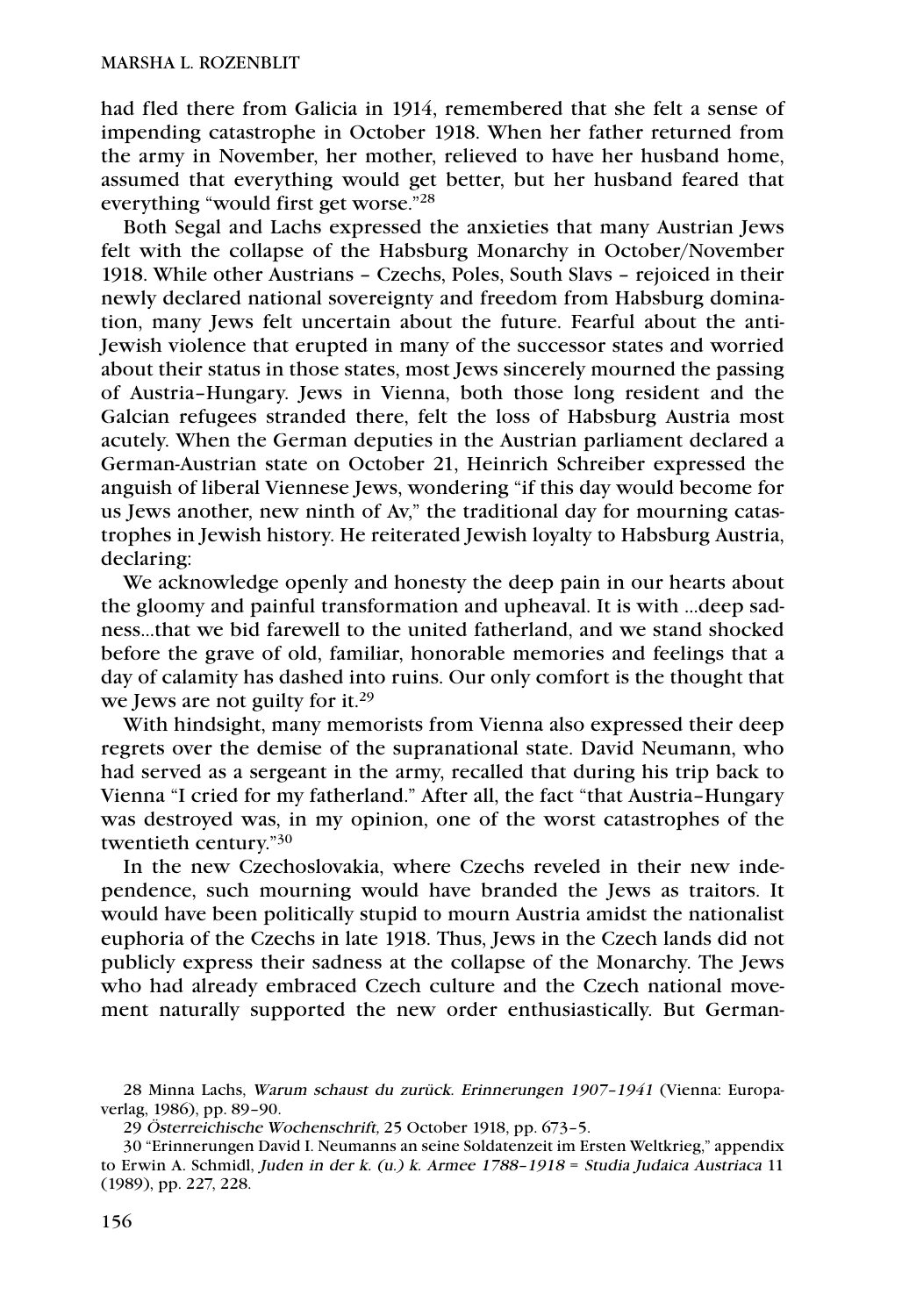speaking Jews (the overwhelming majority) reacted cautiously, expressing their loyalty to the new state, but anxious about their place within it. They became more confident when they realized that the new Czechoslovakia, like Austria before it, was a multinational state, filled with Czechs, Slovaks, Germans, Magyars, Ukrainians, and Jews, whose leaders, especially President Thomas Masaryk, would pursue a policy of tolerance for national diversity. In an odd way, Jews came to regard Czechoslovakia as a smallerscale, improved version of the old Monarchy and Masaryk as a stand-in for the beloved Franz Joseph. Zionists especially glorified the new Czechoslovakia as a tolerant, multinational state, and they fervently hoped that it would recognize the Jews as a nation and accord them some measure of national autonomy. They viewed a Jewish national identity as the only way to avoid the vituperative conflict between Czechs and Germans. They urged all Jews in Czechoslovakia to continue the old Austrian tripartite identity in a new form: Jews should be Czechoslovakian by political loyalty, German or Czech by culture, and Jewish by national identity.<sup>31</sup> Even many non-Zionists in Czechoslovakia agreed. Theodor Sonnenschein, the president of the Jewish community of Troppau, Silesia, insisted that in mixed areas Jews had to declare themselves a separate nation "if they did not want to suffer the same fate as the Jews in Lemberg or Slovakia."32

In all of the Austrian successor states Jews struggled to construct a new identity but found that task overwhelming. The new states were nationstates, even though they contained sizeable minorities of other national groups, and the dominant nations – the Czechs, the Poles, the Germans – wanted to create more or less homogeneous national cultures. The situation was, in an interesting way, most problematic in the rump state of German Austria, the present Austrian republic. Here the Jews in theory should not have had no problem at all. After all, Jews in Austria, essentially the Jews of Vienna, had already adopted German culture. The problem was that Viennese Jews did not feel German in the same way as other Germans. They were Viennese, Austrian, Jewish, but not necessarily members of the German Volk. Thus, at a time when nearly everyone in the Austrian Republic sought Anschluss with Germany, the Jews did not support such a move. The Jews in German-Austria certainly professed their loyalty to the new state as well as their affiliation with German language and culture, but they could not bring themselves to adopt a German national identity that had the same meaning for them as it did for the Germans. The virulence of antisemitism in the new state did not make their task of adopting a German-Austrian national identity any easier. Although they did not view the new state as a reincarnation of old Austria, they nevertheless hoped that they could continue the old Austrian tripartite identity: loyal to the state and its

<sup>31</sup> Rozenblit, Reconstructing a National Identity, pp. 138–50; Hillel Kieval, The Making of Czech Jewry: National Conflict and Jewish Society in Bohemia, 1870–1918 (New York: Oxford University Press, 1988), pp. 183–92.

<sup>32</sup> Österreichische Wochenschrift, 13 December 1918, pp. 785–6.